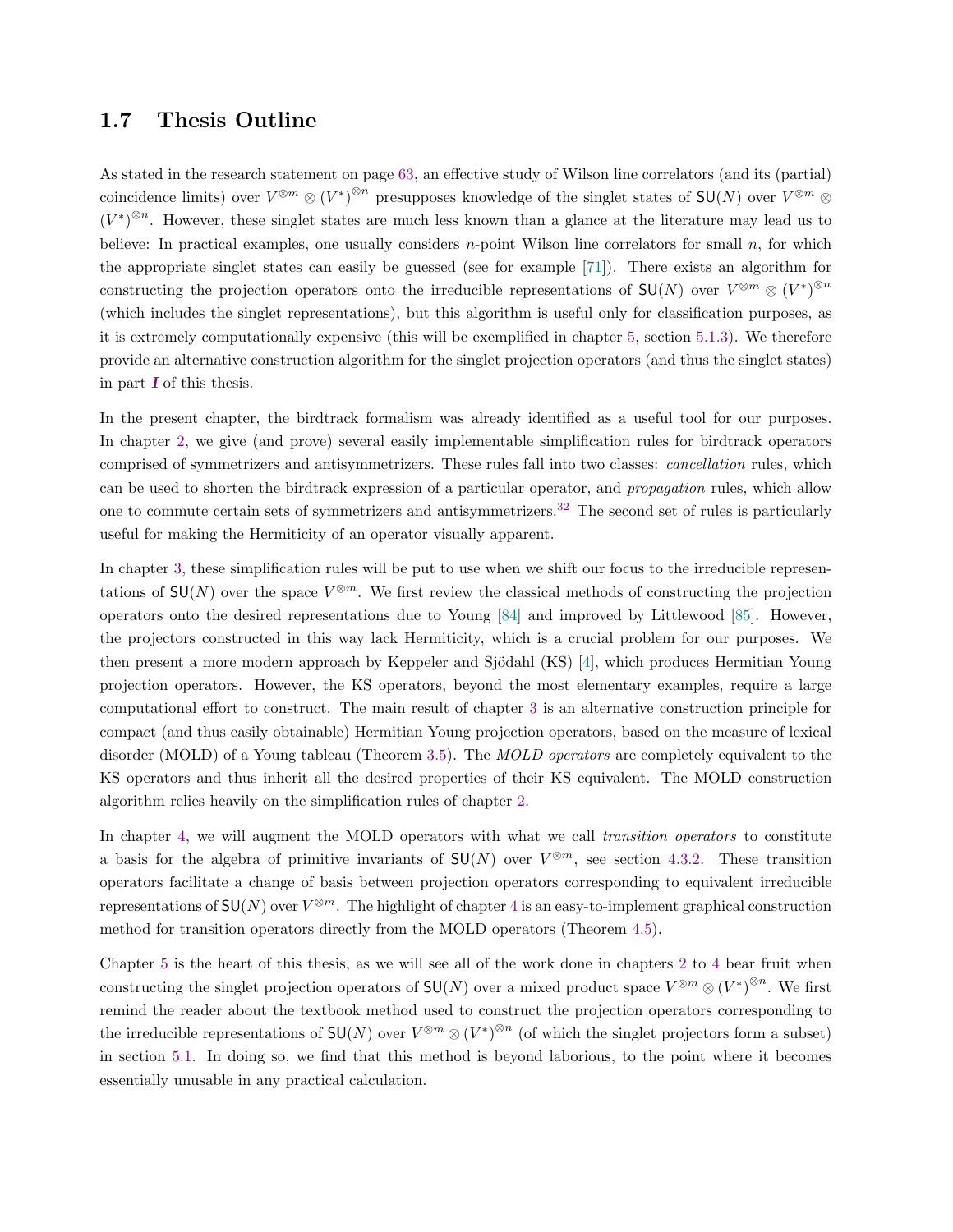In section 5.2 we will present a **general algorithm to construct the singlet projectors in an easy,** computationally efficient way. We begin by discussing that the singlets over  $V^{\otimes k} \otimes (V^*)^{\otimes k}$  (note that there are an equal number of factors V and  $V^*$  in this product space) can be found by simply bending the basis elements of the algebra of invariants of  $SU(N)$  over  $V^{\otimes k}$  in section 5.2.1. Since the MOLD projection and transition operators span this algebra, they are prime candidates for the construction of singlets  $(c.f.$ Theorem 5.2).

It is then argued that all the singlet projectors constructed in this way project onto equivalent representations, and we give a general construction principle for the transition operators between singlets (Theorem 5.3). As an example, we construct and examine the singlet projectors and transition operators of  $SU(N)$  over  $V^{\otimes 3} \otimes (V^*)^{\otimes 3}$  in various bases, most of which were obtained by bending elements of bases of the algebra of invariants of  $SU(N)$  over  $V^{\otimes 3}$ .

Section 5.2.2 moves on to the more general product space  $V^{\otimes m} \otimes (V^*)^{\otimes n}$ . We explain that these projectors are singlets only for certain values of  $N$  and that, for this choice of  $N$ , they are completely equivalent to the singlets of  $\mathsf{SU}(N)$  over  $V^{\otimes \alpha} \otimes (V^*)^{\otimes \alpha}$  for a particular integer  $\alpha$  (*c.f.* Theorem 5.4).

In light of the fact that we wish to use singlets to study Wilson line correlators, and thus infer properties about the parametrization of the JIMWLK equation  $(c.f.$  section 1.6.2), we examine the Wilson line correlators over the  $3q+3\bar{q}$ -algebra in section 5.3.2. In analogy to the discussion of the  $2q+2\bar{q}$  correlators in section 1.6.2, we will study various coincidence limits between Wilson lines. In the  $3q + 3\bar{q}$  example, we will find a nested hierarchy of smaller correlators as limiting cases of larger ones.

In the course of this PhD project, many "incidental" results pertaining to the representation theory of  $\mathsf{SU}(N)$  over  $V^{\otimes m}\otimes (V^*)^{\otimes n}$  were obtained. These results are given in part  $\bm{H}$  of this thesis. Most notably, a counting argument for the number of irreducible representations of  $\mathsf{SU}(N)$  over  $V^{\otimes m} \otimes (V^*)^{\otimes n}$  was found, by establishing a relation between the Hermitian projection operators and the Hermitian primitive invariants of  $SU(N)$  over  $V^{\otimes m} \otimes (V^*)^{\otimes n}$  (Theorem 6.2). This theorem gives rise to numerous other results, which will be given in chapter 6. In chapter 7, these results are exemplified: We examine the projection and transition operators (in a particular basis) of  $SU(N)$  over all Fock spaces  $V^{\otimes m} \otimes (V^*)^{\otimes n}$  such that  $m+n=4$ . At the end of the chapter, the special case  $N = 2$  (relating to the theory of spin) is discussed. Chapter 8 lists a multitude of theorems pertaining to the traces of primitive invariants of  $\mathsf{SU}(N)$  over  $V^{\otimes (m+n)}$  and  $V^{\otimes m} \otimes (V^*)^{\otimes n}$ .

We end this thesis with a discussion on possible future research projects. Chapter 9 focuses on the mathematical aspects of this thesis. We list several possible research directions, following on from the results of this thesis, in the pursuit of a full mathematical theory. Chapter 10 discusses possible future research in a multitude of fields in high energy QCD. Such fields include transverse–momentum–dependent parton distributions (TMDs), energy loss, and the parametrization of the JIMWLK equation itself.